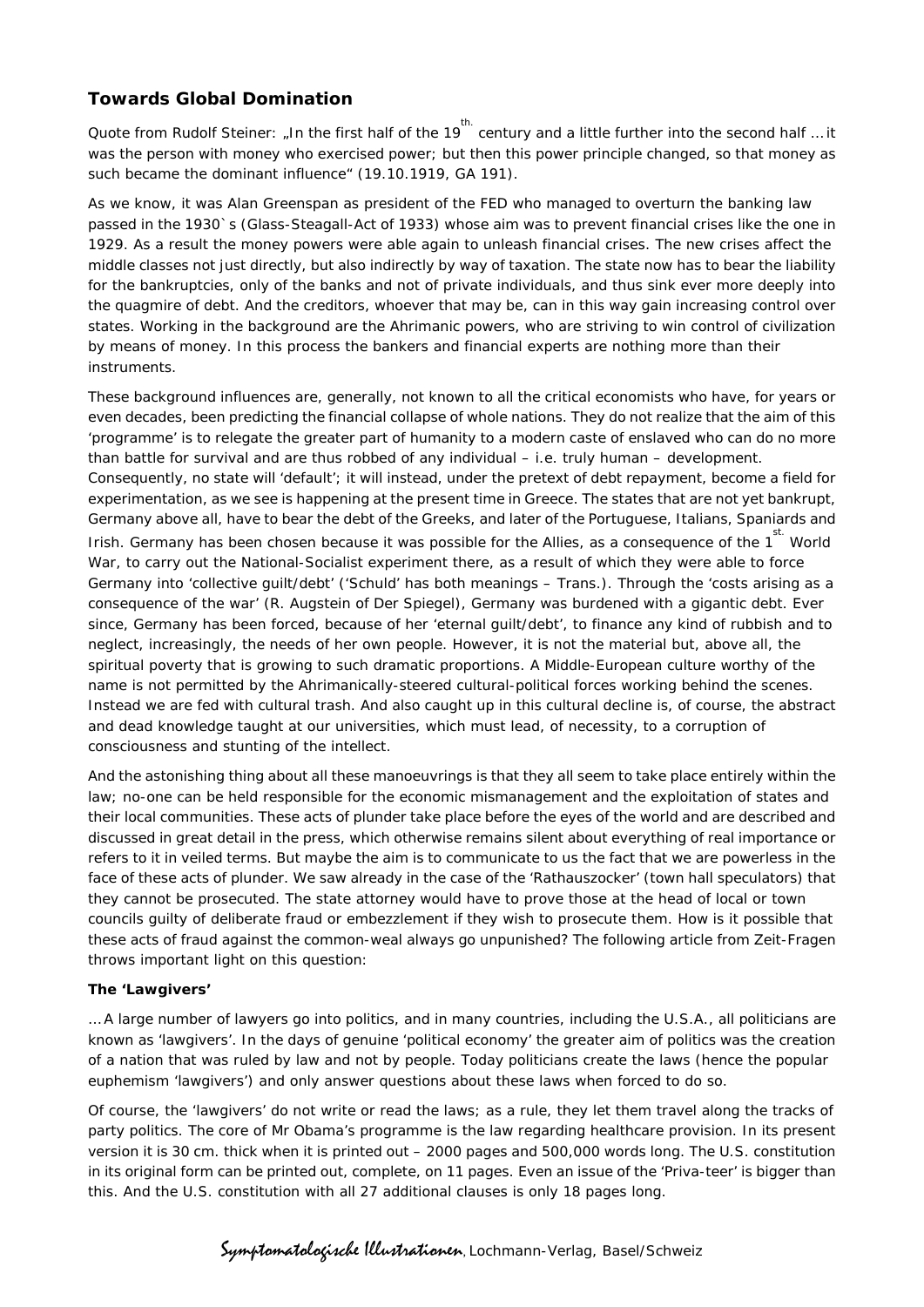The law regarding healthcare or any other piece of modern legislation was not written by one individual. And no individual, least of all one of these 'lawgivers', will ever read one of these laws which they are arguing about. Modern laws are not drafted in order to be read and understood. They have been drafted to contain wide loopholes which will allow any action that appears to offer a solution to a problem that arises, to be regarded as legal …

On Jan. 13  $t^{\text{th}}$  (2010) the heads of the great Wall Street banks were asked to attend a hearing in a room in Washington DC. They were to face the so-called committee for investigation of the financial crisis. The man in the focus of the enquiry was Lloyd Blankfein, the manager of Goldman Sachs, the biggest beneficiary of the government's rescue plan which had been enacted in an atmosphere of panic in September 2008 and is still in force unchanged. According to most of the financial media in the U.S.A. Mr. Blankfein and his colleagues ought to apologize for their actions to those banks which are too big to fail. At least for those actions which are alleged to have led to the crisis.

The committee chairman began as had been predicted: "People are angry", he intoned – "Mea culpa" – I am guilty – replied all the bank chiefs. Mr. Blankfein claimed that the banks had been struck by a bolt from the blue and did not foresee the collapse. He said that what had actually happened was as though four hurricanes had hit the Eastcoast of the U.S.A. simultaneously. Something that no-one could have anticipated.

… The politicians who put bankers in the dock – to defer the evil day when they will be put there themselves – are responsible for the bankers. They have the laws passed, they sit on committees and they monitor the regulatory institutions. They are active in lobbying. They appeal to the special interests which are to provide them with the financing they need for election. But once they have been elected it is they and no-one else who make the laws. Nearly all politicians and most of the really big bankers realized long ago that everything is possible, so long as they have the power to bring it about through the creation of a suitable law. …

## **The Debt Traps – the Example of Greece**

Up until the arranged financial crisis Greek debt was less than that of the German Federal Republic. "Greek government expenditure was just 43.6 % - five percent less than ten years previously. Moreover, the Greek government quota was always below the E.U. average" (*Die Welt*, 3.3.2010). Clearly, the Greeks have in the meantime, with the help of "prudent" bankers, become encumbered with a huge burden of debt. Even E.U. legislation made its contribution to the plight of the Greeks. For example, it obliged Greece to lower its tax rates, thereby aggravating the situation. But especially brazen in this connection, so *Die Welt* reports, "is the behaviour of Goldman Sachs. First they helped the Greek government to juggle the balance-sheets, and then with the help of the inside knowledge acquired they speculated on the financial collapse of the Acropolis" (*Die Welt,* 3.3.2010). And one is almost speechless when one hears what these bankers, who had recently been helped back onto their feet by means of state (tax) money, have been doing since then: "Speculators are betting with credit derivatives on the bankruptcy of Greece … These are all financial institutions which would no longer exist today without state assistance" (*Die Welt,* 2.3.2010).

Greek is said to be indebted to the extent of 300 billion euros; in reality it could be 10 to 100 times this amount. It is probable that Greece never received the corresponding sum of money. Possibly at the bidding of Helmut Kohl and then Gerhard Schröder, the Greeks had their budgetary figures falsified by the bankers. Thus they became subject to blackmail and, as a result, put their signature to any piece of paper that was set before them, just in order to be accepted into the E.U. It is not inconceivable that similar things have been and are being done with Spain, Portugal, etc.

## **Madness: the Federal German Guarantees**

And to ensure that nobody gets in the way of big finance as it carries out these transactions, further pressure was obviously applied to the Greeks: "Greece does not offer its bonds on the capital market, but sells them directly to a few big investors. … The German state bank KFW could stand as guarantor [with derivatives] for Greek bonds bought by private banks." The state bank must therefore assume liability for the investment risks of private investors such as Goldman Sachs and their consorts. For "according to

E.U. agreements it is not allowed for them [at present the Greeks, for example] to be helped even by their E.U. partners." This is because the leading financial circles want to do the lucrative business, and the ECB (European Central Bank) has to stand surety for it. The ECB, and ultimately the tax-payer, will have, sooner

Symptomatologische Illustrationen, Lochmann-Verlag, Basel/Schweiz